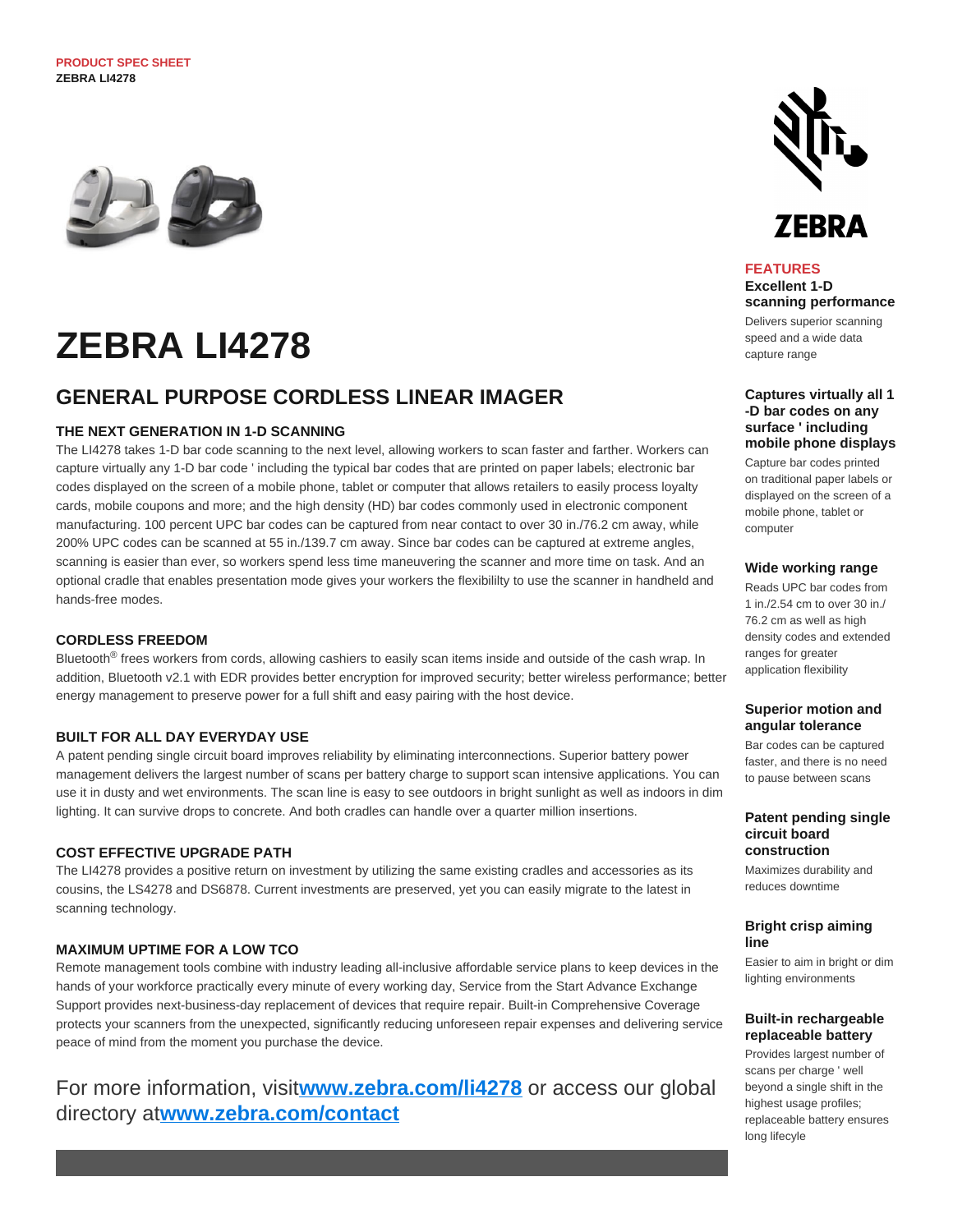# **SPECIFICATIONS CHART**

### **PERFORMANCE CHARACTERISTICS**

| <b>Skew Tolerance</b>      | $+65^\circ$                     |
|----------------------------|---------------------------------|
| <b>Pitch Tolerance</b>     | $\pm 65^{\circ}$                |
| <b>Roll Tolerance</b>      | $±45^{\circ}$                   |
| <b>Scan Pattern</b>        | Single bright aiming line       |
| Scan Angle                 | Horizontal 35°                  |
| <b>Scan Speed</b>          | 547 scans per second            |
| <b>Motion Tolerance</b>    | 25 in./ 63.5 cm per second      |
| <b>Light Source</b>        | LED Class 1 device 617nm (amber |
| <b>Min. Print Contrast</b> | <b>15% MRD</b>                  |
| <b>Scans Per Charge</b>    | Up to 57,000                    |
| <b>Hours of Operation</b>  | Per full charge: 72 hours       |

### **UTILITIES**

**Symbologies**

**123Scan, Remote Scanner Management (RSM), Scanner Management Services (SMS), Zebra Scanner SDK**

| <b>USER ENVIRONMENT</b>          |                                                                   | 3 mil                                                | Minimum resolution      |
|----------------------------------|-------------------------------------------------------------------|------------------------------------------------------|-------------------------|
| <b>Ambient Light</b><br>Immunity | Max 108,000 lux                                                   | 4 mil                                                | 4-10 in./10.2-25.4 cm   |
|                                  |                                                                   | 5 mil                                                | 3-13 in./7.6-33 cm      |
| <b>Operating Temp.</b>           | 32° F to 122° F/ 0° C to 50° C                                    | $7.5$ mil                                            | 1.5-19 in./ 3.8-48.3 cm |
| <b>Storage</b><br>Temperature    | -40° F to 158° F/-40° C to 70° C                                  | 13 mil (100% UPC-A)                                  | 1-31 in./2.5-78.7 cm    |
| Humidity                         | 5% to 85% RH, non-condensing                                      | 20 mil                                               | 1-42 in./2.5-106.7 cm   |
| <b>Drop Specification</b>        | Over 100 drops at 5 ft./1.5 m at                                  | 26 mil (200% UPC-A)                                  | 3-55 in./7.6-140 cm     |
|                                  | room temperature; survives 6ft./1.8                               | 100 mil (paper)                                      | $>20$ ft./6 m           |
| m drops to concrete              |                                                                   | ** Ranges are calculated on Code 39 unless otherwise |                         |
| Environmental<br>Sealing         | Gasket sealed housing withstands<br>dust and can be sprayed clean | noted                                                |                         |
| <b>Bar Code</b>                  | UPC/EAN: UPC-A, UPC-E,                                            | <b>REGULATORY</b>                                    |                         |

of 5 (DTF) Codabar (NW - 7) Chinese 2 of 5 IATA Inverse 1-D ( except all GS1 DataBars) GS1

ITF) Discrete 2

| UPC-E1, EAN-8/JAN 8, EAN-13/                                                                                                                                                                                                              | .                                |                                                                                                                                                                                                                 |  |
|-------------------------------------------------------------------------------------------------------------------------------------------------------------------------------------------------------------------------------------------|----------------------------------|-----------------------------------------------------------------------------------------------------------------------------------------------------------------------------------------------------------------|--|
| JAN 13, Bookland EAN, Bookland<br><b>ISBN Format, UCC Coupon</b><br>Extended Code, ISSN EAN Code<br>128 Including GS1-128, ISBT 128,<br>ISBT Concatenation, Code 39<br>including Trioptic Code 39, Convert<br>Code 39 to Code 32 (Italian | Technical<br><b>Requirements</b> | EMC FCC Part 15 Class B, ICES<br>003 Class B, IEC 60601-1-2<br><b>Environmental RoHS Directive</b><br>2002/95/EEC Electrical Safety<br>C22.2 No. 60950-1, EN 60950-1,<br>IEC 60950-1, UL 60950-1 LED<br>Class 1 |  |
| Pharmacy Code), Code 39 Full<br><b>ASCII Conversion Code 93 Code</b><br>11 Matrix 2 of 5 Interleaved 2 of 5 (                                                                                                                             | Environmental                    | <b>RoHS Compliant</b>                                                                                                                                                                                           |  |

**WIRELESS CONNECTIVITY**

**\*Using presentation cradle configuration**

**PHYSICAL CHARACTERISTICS**

**Weight** 7.9 oz./224 grams

**Color** Black; White

**RANGES\*\*)**

**Cradle Interface** RS232, RS485 (IBM), USB,

**Dimensions** 3.84 in. H x 2.75 in. W x 7.34 in. L

Battery Rechargeable replaceable battery

**DECODE RANGES (TYPICAL WORKING** 

Keyboard Wedge

with 'green sustainability'

9.8 cm H x 7 cm W x 18.6 cm L

**Radio** Bluetooth v2.1 Class 2 Radio **Data Rate** 3.0 Mbit/s (2.1 Mbit/s) Bluetooth v2.1 **Radio Range\*** 330 ft./100 m (line of sight)

# **WARRANTY**

**Subject to the terms of Zebra's hardware warranty statement, the LI4278 is warranted against defects in** 

# **Long life industrial charging contacts**

Reliable performance, rated to 250,000+ insertions

### **Compatible with**  123Scan<sup>2</sup> and Remote **Scanner Management (RSM)**

Dramatically reduces management time and cost, from initial configuration to day-to-day management; SDK available for custom development

### **Withstands 100+ consecutive drops to concrete**

Protects against downtime from breakage due to everyday drops

#### **Multi point-to-point**

Use up to three scanners with a single desktop cradle and seven scanners with a presentation cradle, reducing capital expenditures and maintenance costs

#### **Batch mode operation**

Allows user to continue scanning outside communications range; can scan over 500 UPC bar codes into memory and upload automatically when in communication range

### **Flexible mounting ' vertical or horizontal**

Desktop cradle provides versatility to accommodate your unique environment

### **Bluetooth 2.1**

Provides better security, better performance, better energy management and much easier pairing over the Bluetooth wireless connection

### **Backward compatible**

Works with LS4278 cradles, providing a very cost-effective upgrade path